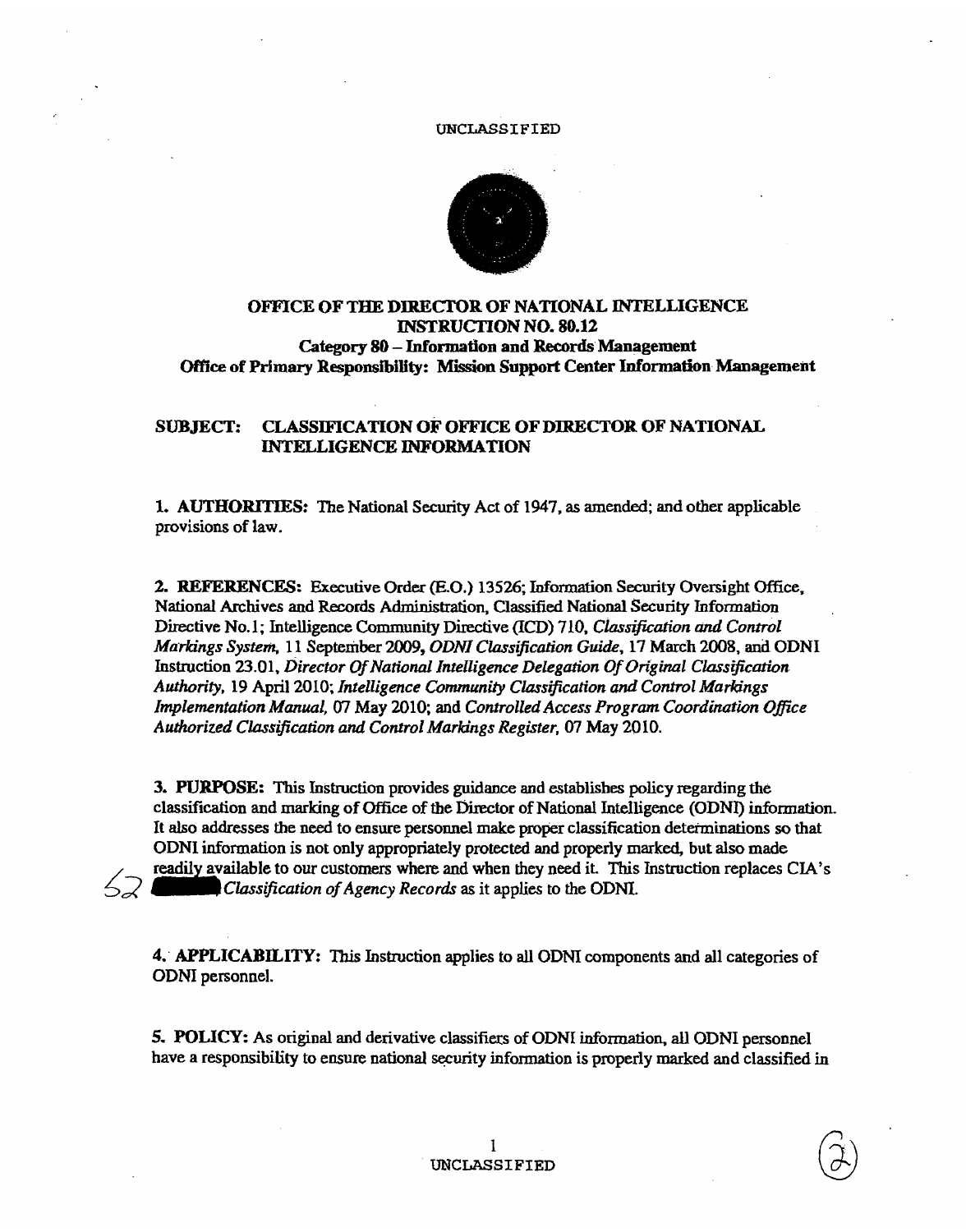### UNCLASSIFIED

accordance with E.O. 13526 and the *ODNI Classification Guide.* Particular care should be exercised to avoid both over and under classifying ODNI information. When significant doubt exists about the need to classify information, it shall not be classified. When there is significant doubt about the appropriate level of classification. it shall be classified at the lower level.

## A. CLASSIFICATION:

(1) Information eligible to be classified is addressed in eight categories outlined in E.O. 13526. and includes:

(a) Military plans, weapons systems, or operations;

(b) Foreign government information;

(c) Intelligence activities (including covert action), intelligence sources or methods. or cryptology;

(d) Foreign relations or foreign activities of the United States, including confidential sources;

(e) Scientific, technological, or economic matters relating to the national security;

(f) United States Government programs for safeguarding nuclear materials or facilities;

 $(g)$  Vulnerabilities or capabilities of systems, installations, infrastructures, projects, plans, or protection services relating to the national security; or

(h) The development, production. or use of weapons of mass destruction.

(2) Infonnation may not be classified to:

(a) Conceal violations of the law, inefficiency. or administrative error;

(b) Prevent embarrassment to a person, organization, or agency;

(c) Restrain competition; or

(d) Prevent or delay the release of information that does not require protection in the interest of national security.

(3) Information may be classified at one of three levels:

(a) Top Secret: When the unauthorized disclosure reasonably could be expected to cause exceptionally grave damage to the national security;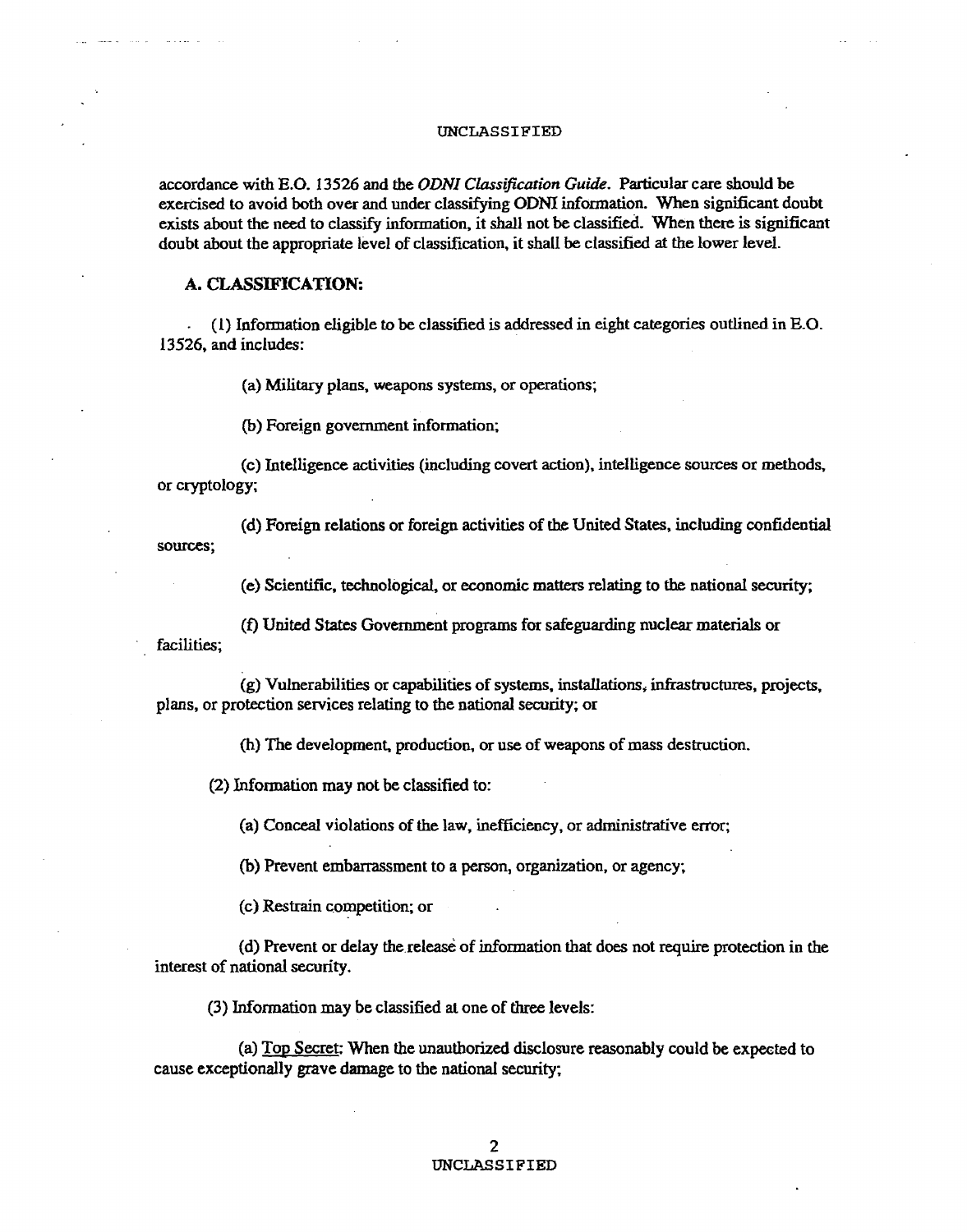(b) Secret: When the unauthorized disclosure reasonably could be expected to cause serious damage to the national security; or

(c) Confidential: When the unauthorized disclosure reasonably could be expected to cause damage to the national security.

## B. CLASSIFICATION AUTHORITY:

(1) Classification authority may be either original or derived. All ODN! personnel are authorized to apply derivative classification provided they have a valid need-to-know, signed a non-disclosure agreement, and received proper training regarding their responsibilities. Applying a derivative decision is accomplished by citing the applicable portion from classification guides or by citing the specific source document. The *Controlled Access Program Coordination Office* (CAPCO) Marking Register and Manual should not be used as substitutes for the *ODNI Classification Guide.* If the classification guides do not cover a given situation. the infonnation should be referred to the MSCIIM office for resolution and guidance.

(2) A list of ODNI officials delegated original classification authority (OCA) and their responsibilities are contained in ODNI Instruction 23.01. Original classification decisions made by these ocAs will be reported wirhin 10 days to the Director of Mission Support Center/Information Management (MSC/IM) for review in order to ensure timely updates to the *ODNI Classification Guide* and appropriate reporting requirements externally.

C. CLASSIFICATION MARKINGS: All classified information. both hard copy documents and information produced through automated systems, must be marked in accordance with the classification guide and the requirements contained in the CAPCO Marking Register and Manual. At a minimum, classified information shall contain a banner which conspicuously displays the overall classification of the infonnation residing therein; portion markings (to include paragraphs. sub-paragraphs. titles, charts. subject lines. etc.) and a classification block to indicate the classification source; and duration of classification. Per Executive Order 13526 all classified information must be portion marked, unless a portion marking waiver exists.

D. INFORMATION SHARING AND DISSEMINATION: ODNI personnel should use restrictive markings such as NOFORN and ORCON *as the exception* rather than the rule. Per ICD 710, all classified intelligence information must be appropriately classified and explicitly marked for foreign disclosure or release. when warranted. at the portion and banner level. In all cases, the lowest appropriate classification and least restrictive dissemination controls applicable should be used, regardless of the medium (e.g., text, disk, blog or web page).

E. CLASSIFICATION CHALLENGE PROCEDURES: Authorized consumers of ODNI information who believe a classification decision is improper are *encouraged and expected* to challenge that classification. Classification challenges should be submitted to MSC/JM for initial review and determination through the example of the email group following the procedures outlined in the *ODNI Classification Guide*.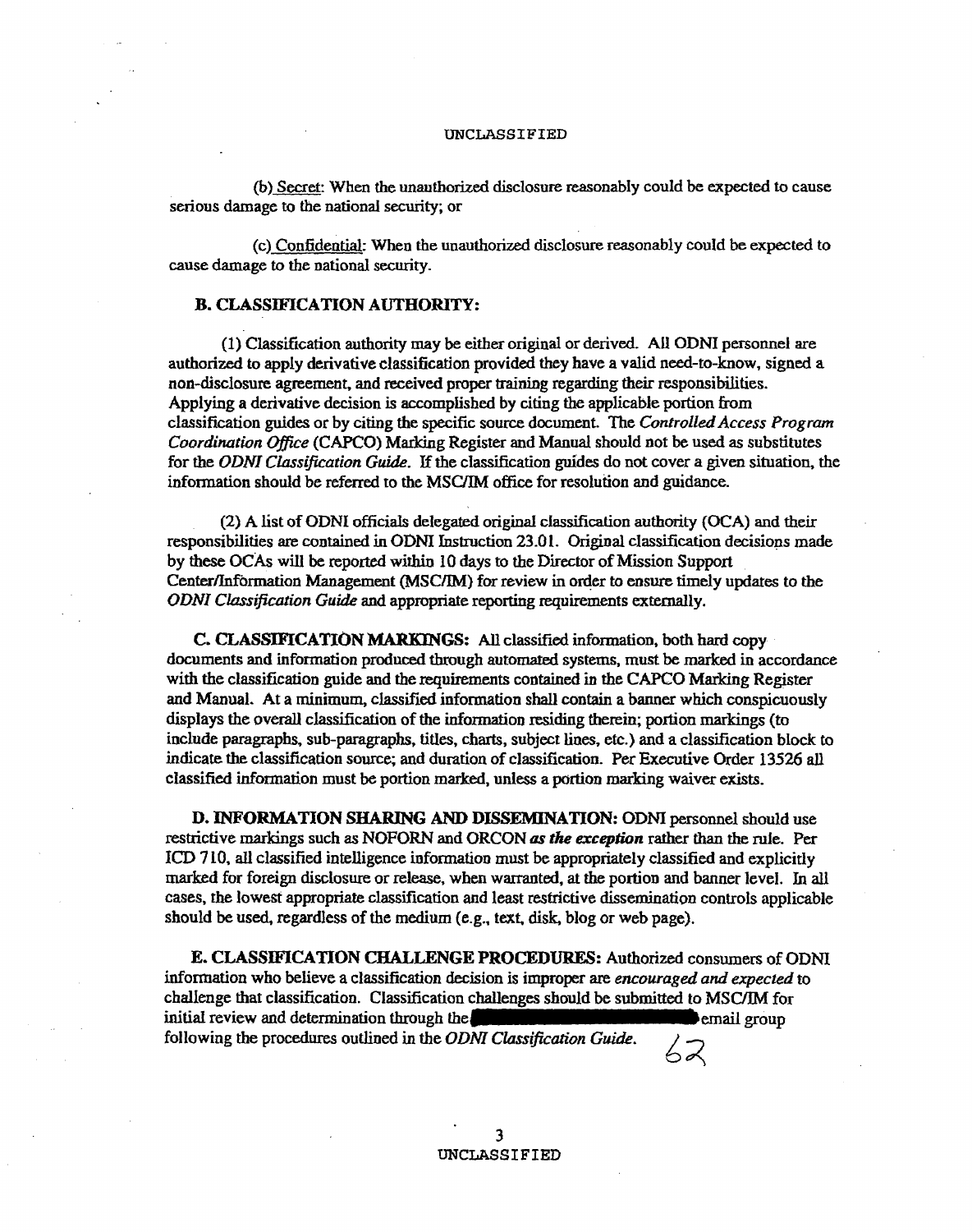F. TRAINING: MSClIM is the focal point for classification training and will coordinate with ODNI offices to fulfill this requirement as necessary. Personnel designated as OCAs will receive mandated training when designated and on an annual basis thereafter. This training will be documented in an OCA Indoctrination letter and reported to the Director, Infonnation Security Oversight Office (!SOO) as required by E.O. 13526. Personnel authorized to derivatively classify ODNI information will receive basic classification training within 30 days of arrival (normally as part of EOD training) as weU as mandated refresher briefings.

G. SELF INSPECfION PROGRAM: Pursuant to the provisions of E.O. 13526, the ODNI maintains a self-inspection program. MSClIM oversees the program and assesses ODNI's protection of classified products by reviewing and evaluating implementation of ODNI classification activities overall.

H. PENALTIES: The penalties for misuse or mishandling of national security classified information are summarized in E.O. 13526~ and other applicable provisions of law.

### 6. ROLES AND RESPONSIBILITIES:

A. ODNI personnel will:

(1) Properly classify and mark infonnation.

(2) Follow the *ODNI Classification Guide.* 

(3) Challenge the improper classification of information if it is believed to be improper.

(4) Safeguard all sensitive and classified information entrusted to them.

(5) Immediately report any instances of improper disclosure of classified information.

B. The Chief Management Officer (CMO) serves as the Senior ODNI Official, per E.O. 13526, with the responsibility to direct and administer the classification management program..

C. Program Managers who control and administer programmatic, financial, contractual requirements, and other resources will:

(1) Ensure that all derivative classifiers, including contractor personneJ, attend training on the proper classification of information.

(2) Review and validate dissemination and distribution lists of classified information.

D. The Director. Information Management will: